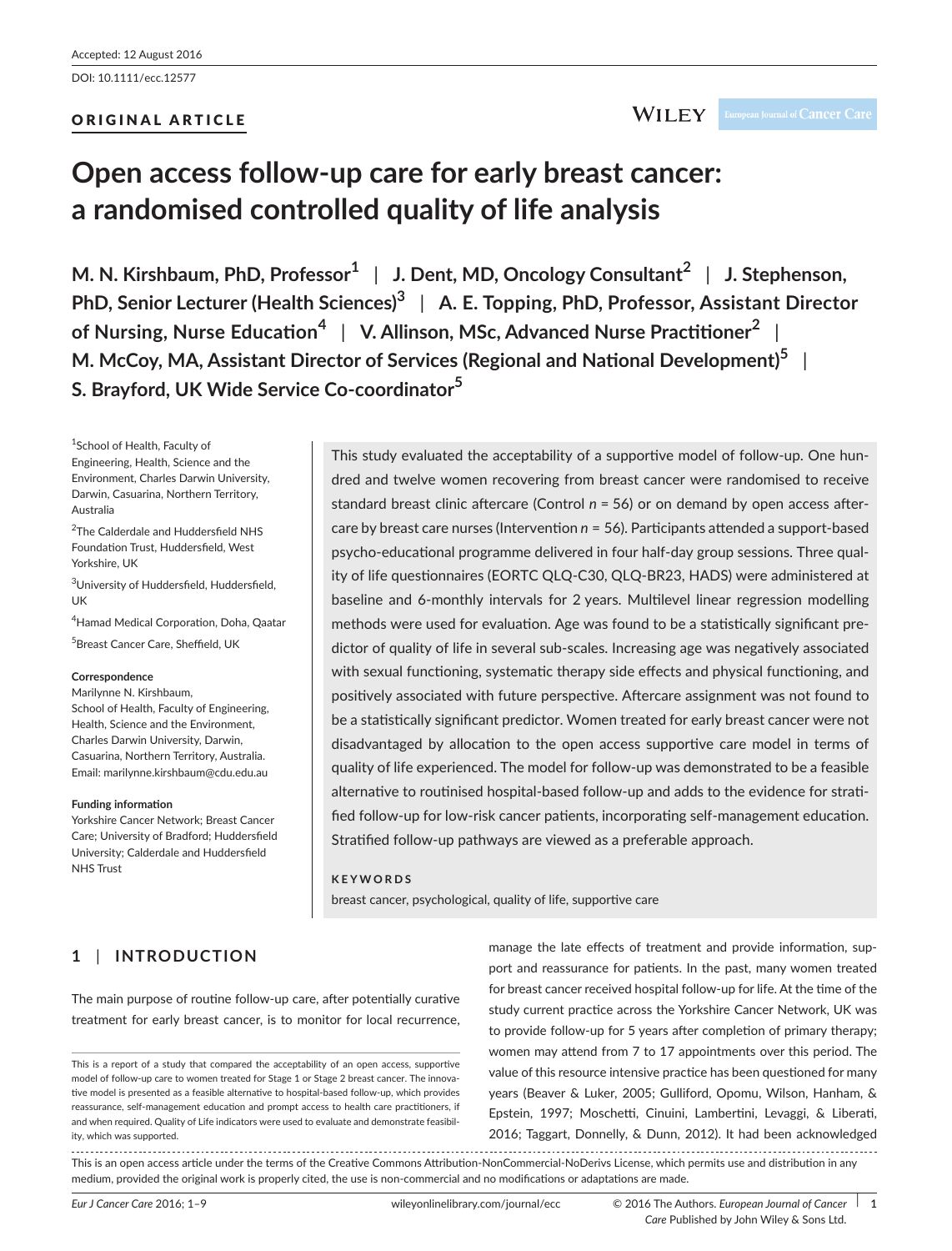# **2 |**  KIRSHBAUM et al.

that routine hospital visits of asymptomatic breast cancer patients can be stressful to patients and serve no clinical benefit, apart from providing a platform for annual mammography (Puglisi et al., 2014). Symptoms attributable to local recurrence are more commonly identified by the patient in the interval between clinic visits (Montgomery, 2009), or in general practice (Moschetti et al., 2016). Yet, the practice of regular follow-up in breast clinics of essentially well women had become an entrenched practice in the UK contributing to health service burden and potentially lengthening waiting times for new referrals. Follow-up in breast cancer care was addressed in the National Institute for Clinical Guidelines (NICE, 2009) for Early and Locally Advanced Breast Cancer: Diagnosis and Treatment with the recommendation that follow-up after treatment should be discussed with patients and an agreed care plan documented. The guideline proposed that mammograms should be offered annually for 5 years and then every 3 years after the age of 50 as part of the national screening programme. NICE (2009) indicated clinical follow-up could be provided by primary, secondary or through shared care. This guideline was a major breakthrough that added further weight to the growing belief amongst health care practitioners that routine hospital follow-up failed to meet the self-management and informational needs of all breast cancer patients (NCSI, 2013; NICE, 2009).

The value of routine hospital follow-up as medical surveillance with the primary objective of finding and treating local recurrence or new breast cancers was questioned unsurprisingly given the lack of evidence of significantly improved survival outcomes or palliation as a result of early detection of metastatic disease. The lifetime risk of local recurrence in a previously treated breast with low-risk disease has been reported as 1% at Year 1 increasing to 5% at Years 3 and 4 (Wheeler, Stenning, Negus, Picken, & Metcalfe, 1999). This indicated that intensive early follow-up provided little clinical gain as few women were likely to relapse within this time period. Clinical examination has been shown to detect relatively few relapses in the conserved breast and had a lower sensitivity than mammography (Geurts et al., 2012). However, the risk of contra-lateral breast cancer was 3–5 times greater than that of the general population risk of developing a breast cancer. These risks endorse the need for some form of surveillance to detect and treat the disease before survival is compromised.

Interestingly, the majority of local recurrences, interval cancer, identified between hospital visits are detected by women themselves (Churn & Kelly, 2001; Jack, Kerr, & Kunkler, 1998). Unsurprisingly, studies have demonstrated that many patients are willing, and often do, take responsibility for seeking medical attention in the event of symptoms (Gulliford et al., 1997; O'Mahony, Hegarty, & McCarthy, 2011).

From the perspective of the healthcare professional, women who have had breast cancer are primarily concerned about recurrence, yet many may have information and support needs that coexist (Armes et al., 2009; Elliott et al., 2011; Khan, Mant, Carpenter, Forman, & Rose, 2011), which should to be addressed as well. Armes et al. (2009) reported that after 6 months, 20% of women have five or more unmet needs, and these were frequently the fear of recurrence and psychological in nature. There is evidence that patients want access to advice

about any symptoms or concerns, preferably from a clinician they know (Durif-Bruckert et al., 2015). Patients experiencing symptoms necessitating urgent assessment and/or treatment should also have access to systems providing rapid access to specialist breast and oncology services. Specialist nurses, skilled in providing information and support, have successfully provided telephone follow-up services for cancer patients and provided triage to assess and manage new symptoms (Cox & Wilson, 2003; Koinberg, Fridlund, Engholm, & Holmberg, 2004). More recently Shewbridge et al. (2014) have evaluated the delivery of a nurse-led end of treatment consultation clinic for women who have completed treatment for early breast cancer. This reported favourable outcomes for nurses in developing new consultation skills and confidence in addressing previously unmet patient needs and patient acceptability.

Some women access support beyond the scope of NHS provision, e.g. complementary therapies or peer support from other patients. National cancer charities, such as Breast Cancer Care and Macmillan Cancer Support are also providing well-received information and support services to aid self-management (Breast Cancer Care, 2011; Scanlon, Reed, Wray, & Fenlon, 2011; Scanlon & Tilki, 2006) and potentially could be more formally incorporated as co-partners in providing a "Recovery Package", as recommended by the National Cancer Survivorship Initiative (NCSI) and endorsed by government policy. The most recent national cancer strategy Independent Cancer Taskforce, (Cancer Research UK, 2015) identified the need for NHS service providers to provide cancer patients with easier access to information, both during and post-treatment, about what support is available to them.

Follow-up is also intended to provide psychological assessment and support for women recovering from breast cancer as psychological morbidities, such as anxiety and depression, are common in this patient group. Clinic attendances have been associated with increased anxiety as for some it revisits the feelings engendered during diagnosis and enhance concerns about the threat of recurrence particularly if they share a waiting room with women with active and advanced disease (King, Brooks, Featherstone, & Topping, 2014). Health reassurance is commonly offered as the main benefit that patients derive from check-ups but for anxious patients this may be counterproductive (Stark et al., 2004).

The goal of many patients is to get "back to normal" as soon as possible after their cancer treatment but Harvey (2009), a clinical psychologist who has a wealth of experience working with people who have cancer, believes a period of recuperation, convalescence and rehabilitation is needed first. He postulates that "normal" life is not the same as it was before the cancer diagnosis and those patients need to learn new skills to help them cope with the changes. The acquisition of these skills could be facilitated by attendance on a structured psycho-educational self-management programme in the company of other women at a similar stage of their treatment. Breast Cancer Care has experience of running "Moving Forward" courses, which aim to educate women about their illness and related effects, in addition to learning self-management skills. The need for reassurance and psychological support forms a key element in these courses.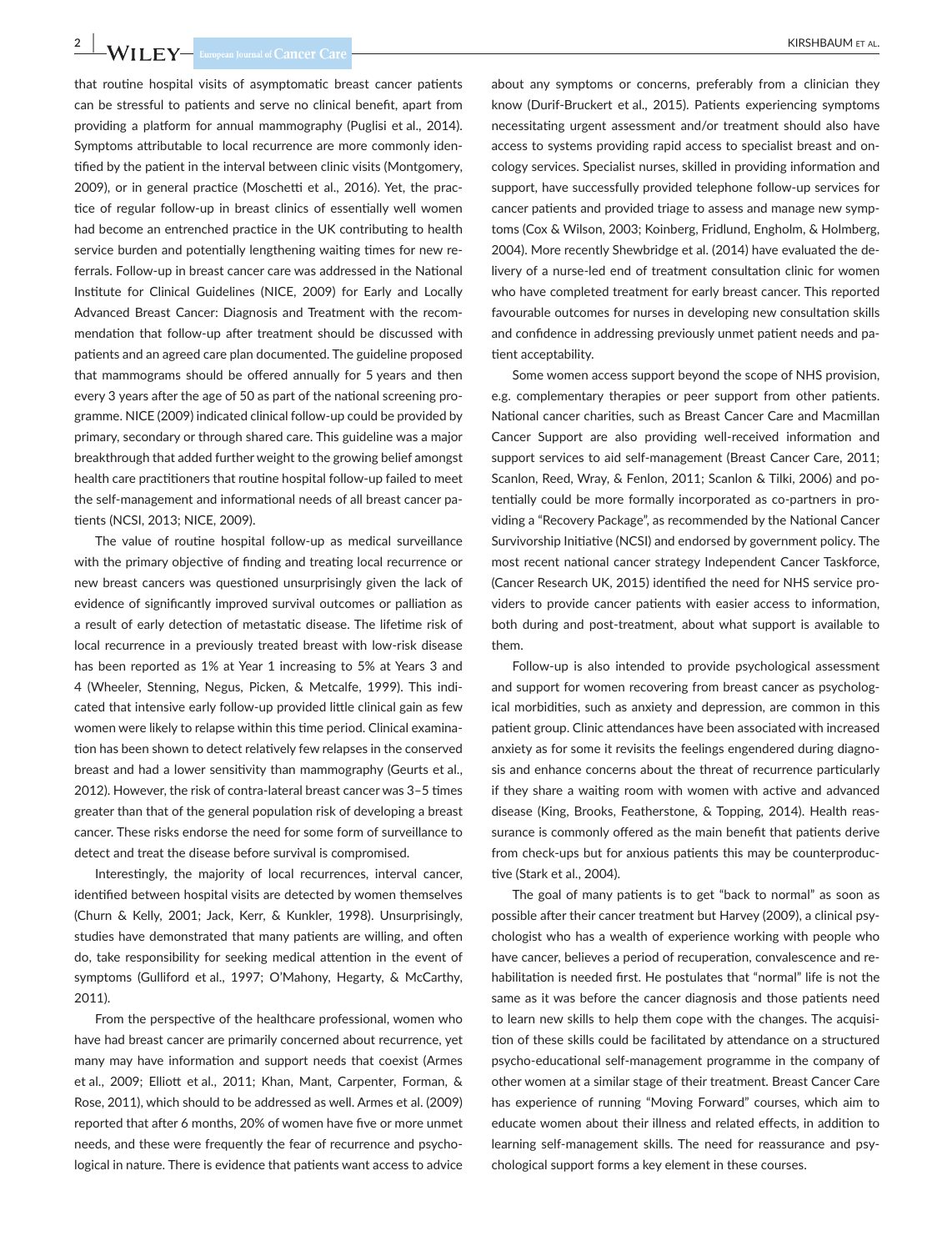Many clinicians recognise the shortfalls of current services, but are reluctant to reduce follow-up to less than 5 years. Various reasons have been given such as the re-structuring challenges required to transition to routine mammography only service for this breast cancer population including clinician resistance. Follow-up care is essentially screening (Moschetti et al., 2016), while offering the opportunity to monitor patients undergoing Tamoxifen treatment (currently 5 years), and initiate change speedily if current practice changes, and/or new endocrine therapies are recommended. Other less resource intensive approaches for monitoring would seem reasonable given the availability and acceptability of specialist nurses, information technology and telephony systems to support and manage recall for routine screening and trigger alerts to patients and general practice should recommendations regarding adjuvant hormonal therapies change.

There is no evidence of a preference for intensive or minimalist follow-up among well-informed women. Patients in trials comparing different types of follow-up tend to express satisfaction with their allocation model. Likewise, there is limited evidence regarding universal patient preference for involvement in decision-making about treatments (Collins, Bekker, & Dodwell, 2004) although studies have found that patients with increased involvement in decision-making about follow-up care reported better quality of life (Andersen, Bowen, Morea, Stein, & Baker, 2009; Andersen & Urban, 1999). Fallowfield's (2001) work in this area indicated that it is more important for patients to understand and participate in the clinician's decision-making process than to make treatment decisions themselves. This concurs with the NICE guidelines that recommend that the patient and specialist should agree a written, follow-up care plan together as part of a holistic needs assessment and care plan, and that locally agreed measures should be developed to support the woman's transition from the unit (NCSI, 2010).

Risk of recurrence is associated with the stage of disease at diagnosis. According to the All Breast Cancer Report (Cheung et al., 2009), 64% of the 28,462 invasive breast cancers diagnosed in the UK were Stage I (17%) or Stage II (47%). These groups had 5-year survival rates of 99% and 90% respectively. Follow-up practice could be stratified according to individual risk. Moreover, it would not seem unreasonable to offer women with low risk, early-stage disease alternative models of follow-up whilst reserving hospital follow-up for high-risk patients. It is within this context that a model of follow-up based on promoting a supportive, open access, self- management approach to follow-up care was developed with regard to previous work on patients' views and needs.

## **2** | **METHODS**

#### **2.1** | **Aim and design**

The aim of the study was to test the acceptability of an open access supportive care model of follow-up for women with early, low-risk breast cancer, with an embedded psycho-educational self-management programme (Moving Forward). A longitudinal single-centre, open

randomised controlled design was used to measure and detect trends of quality of life indicators.

#### **2.2** | **Sample and setting**

Women newly diagnosed with AJCC Stage 1 or Stage 2 breast cancer, treated with curative intent and considered to be clinically at low risk of recurrence were invited to participate in the study. Potential participants were recruited by a breast cancer nurse following surgery and staging and where possible prior to any planned radiotherapy treatment. Women were excluded from the study if they: had Stage 3 or 4 breast cancer; were receiving or received adjuvant chemotherapy; were identified by the multidisciplinary team as requiring follow-up due to increased risk factors such as young age, had significant family history or bilateral cancers; or were taking part in breast cancer clinical trials that required follow-up as per trial protocol. Informed consent was obtained from all individual participants included in the study.

Eligible women were invited to attend a psycho-educational selfmanagement programme designed by the UK charity Breast Cancer Care called "Living with Breast Cancer" (now known as "Moving Forward"). This comprised half-day sessions delivered over four consecutive weeks and addressed topics that included the management of breast cancer, the impact of breast cancer, breast reconstruction, lymphoedema, exercise, breast awareness after surgery, healthy eating and the management of menopausal symptoms. The programme was originally designed for breast cancer survivors with the aim of enhancing health literacy and self-confidence, supporting self-management and reducing isolation. Following attendance on the course, women were randomised into one of two groups: (1) standard hospital aftercare (Control Group) and (2) open access after-care (Intervention Group). As a result of the nature of the intervention, it was not possible to blind participants to the type of after-care received.

Women in the Intervention Group were not routinely followed-up. They were provided with a resource pack designed to complement the course and details of how to access breast surgical services through a telephone helpline run by breast cancer nurses should they experience any breast cancer related concerns.

When following the open access supportive model of follow-up, patients are under the care of the consultant for the usual duration of appointment times. In this setting, it was for 5 years. During this time, if concerned or worried, a patient can return to the clinic immediately without a GP referral. Diagnostic investigations can be booked and problems resolved sooner through reducing stressful waiting times and starting further treatment, if required, with minimal delay. The open access supportive model recognises that the role of the breast cancer nurse has extended to an advanced practitioner, able to instigate investigations and complete breast examinations and biopsies. GPs are informed that their patient has attended the course and are informed how the open appointments system works. Any further communications with the patient is communicated to the GPs. The patient will have mammography annually for 5 years and receive the results through the post and their GPs will receive a copy of the report.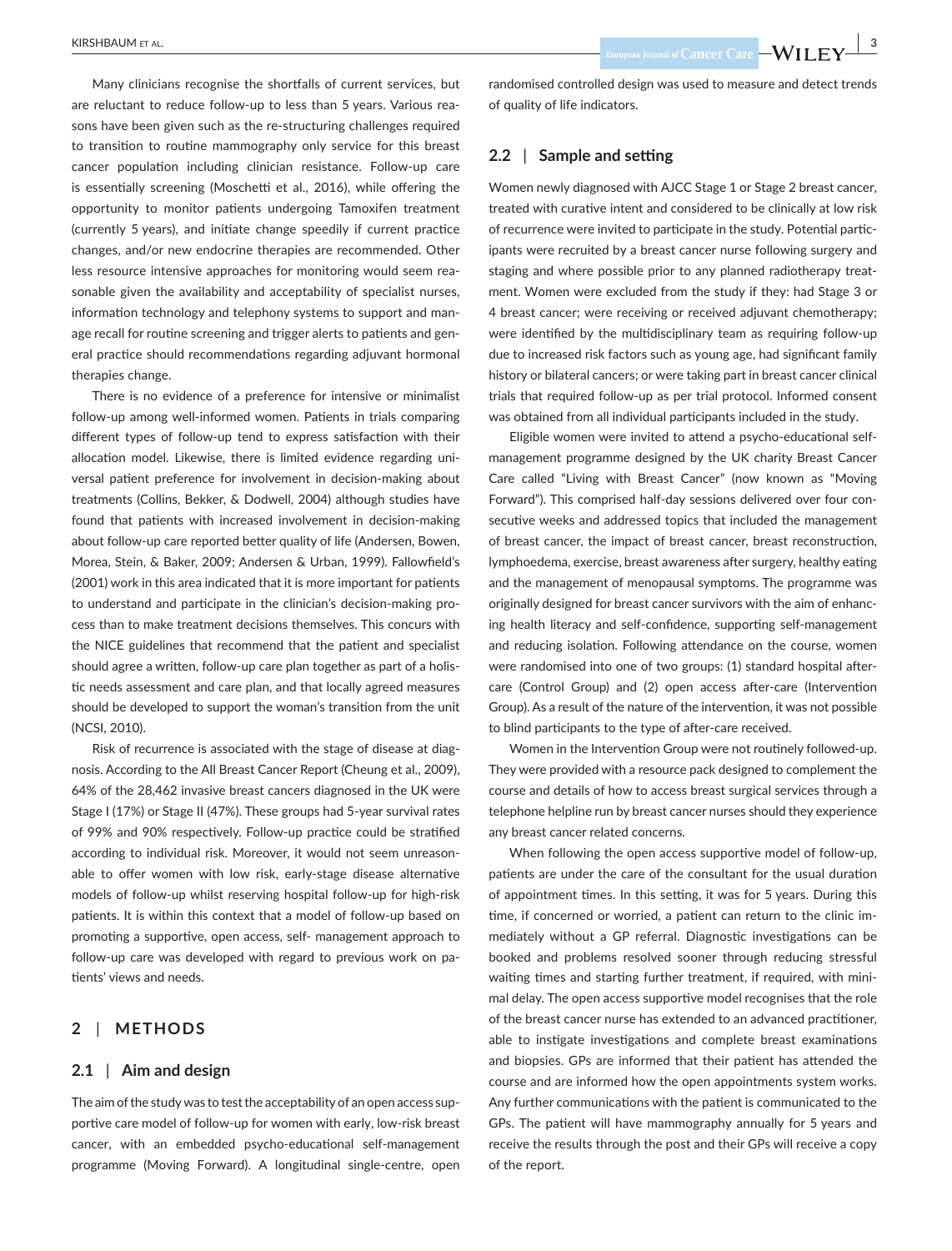**4 WILEY Example an** Journal of Cancer Care **Cancer Care Report Constant Construction** 

### **2.3** | **Ethics statement**

All procedures performed in this study involving human participants were in accordance with the ethical standards of the national research committee and with the 1964 Declaration of Helsinki and its later amendments or comparable ethical standards. The study protocol was approved by the national and local ethics and research panels. Informed consent was obtained from all individual participants included in the study.

There is no conflict of interest linked to any of the authors associated with this study. The research has been conducted to benefit the lives of breast cancer survivors, without any financial benefit to the authors.

#### **2.4** | **Data collection**

Three Quality of Life questionnaires: EORTC Quality of Life QLQ-C30 (Aaronson et al., 1993) and EORTC QLQ-BR23 (Sprangers et al., 1996); and the Hospital Anxiety and Depression Scale (HADS) (Zigmond & Snaith, 1983) were administered to each participant at baseline (T:0), 6 (T:1), 12 (T:2), 18 (T:3) and 24 months (T:4). The first five questions on the QLQ-BR23 questionnaire were not relevant to the current analysis and responses to these questions were not elicited from participants.

#### **2.5** | **Analysis**

The questionnaires were scored according to the QLQ and HADS scoring manuals (Fayers, Aaronson, Bjordal, Curran, & Bottomley, 2001). The QLQ-C30 questionnaire generates scores in the following *Functional* scales: *Global health status* (QL2), *Physical functioning* (PF2), *Role functioning* (RF2), *Emotional functioning* (EF), *Cognitive functioning* (CF) and *Social functioning* (SF); and in the following *Symptom* scales: *Fatigue* (FA), *Nausea and vomiting* (NV), *Pain* (PA), *Dyspnoea* (DY), *Insomnia* (SL), *Appetite loss* (AP), *Constipation* (CO), *Diarrhoea* (DI) and *Financial difficulties* (FI). In this questionnaire, high scores of the *Functional* sub-scales represent higher levels of functioning; and low score on the *Symptom* sub-scales represent higher level of functioning.

The QLQ-BR23 questionnaire generates scores in the following *Functional* scales: *Body image* (BRBI), *Sexual functioning* (BRSEF), *Sexual enjoyment* (BRSEE) and *Future perspective* (BRFU); and in the following *Symptom* scales: *Systematic therapy side effects* (BRST), *Breast symptoms* (BRBS) and *Arm symptoms* (BRAS). The additional symptom scale of *Upset by hair loss* (BRHL) generated by the BR23 questionnaire was not considered in the current analysis, as it was based on questions in the BR23 to which responses had not been elicited. In this questionnaire, high scores of the *Functional* sub-scales represent higher levels of functioning; and low score on the *Symptom* sub-scales represent higher level of functioning.

The HADS questionnaire generated scores for the characteristics of *Anxiety* and *Depression*. In this questionnaire, low scores on both these sub-scales represent higher levels of functioning.

A small proportion of questions on all three questionnaires were left unanswered. Data imputation was undertaken following recommended methods in the questionnaire scoring manuals; hence mean values were imputed for missing values in scales in which a response was recorded from at least half of the items. Other missing values were not imputed.

Descriptive statistics (means and standard deviations) were calculated for all sub-scales considered, and sub-scale scores were inspected individually for the presence of trends.

A multilevel model formulation was utilised to indicate relationships between variables of interest to allow for variation in trends over time between different individuals. This model facilitates appropriate treatment of variables at both *patient-* and *measurement-*levels.

A total of eight series of models, both univariate and multivariate, were derived. For the HADS scale, a series of multivariate models was derived, using the scores on the *Depression* and *Anxiety* sub-scales of the HADS instrument. For the QLQ-BR23 questionnaire, a significantly lower number of responses were received on the BRSEF and BRSEE sub-scales, which could not be imputed. Inclusion of these scale scores as response variables may have compromised the accuracy of a multivariate model considering responses arising from all functional sub-scales. Hence, these sub-scales were analysed individually as a series of univariate models. The remaining functional subscales in the QLQ-BR23 questionnaire, BRBI and BRFU, were analysed as a series of multivariate models. The three symptom sub-scales in the BR23 questionnaire were analysed together as a further series of multivariate models.

The Global Health Status sub-scale was analysed individually as a series of univariate models. The 5 functional scales (excluding the Global Health Status sub-scale) in the QLQ-C30 questionnaire were analysed together as a series of multivariate models. The nine symptom scales in the QLQ-C30 questionnaire were analysed together as a further series of multivariate models.

#### **2.6** | **Model selection strategy**

For each set of outcome measures considered, a total of 5 nested models were derived: a null model including only the constant term and no explanatory variables; a model additionally including the age covariate; a model additionally including the grouping factor; a model including both variables and a model including both variables and the interaction between them.

For each model, the deviance (likelihood ratio statistic) was determined. A statistically significant reduction in deviance between two nested models with degrees of freedom  $v_1$  and  $v_2$ , which has an approximate  $\chi^2$  distribution on  $v_1$ - $v_2$  degrees of freedom, was taken to be indicative of a parameter which should remain in the model. In this way likelihood ratio considerations determined which of the five models associated with each set of responses measures provided the best summary of the data.

All analyses were performed using the MLwiN software Version 2.25, using the Iterated Generalised Least Squares (IGLS) procedure for parameter estimation.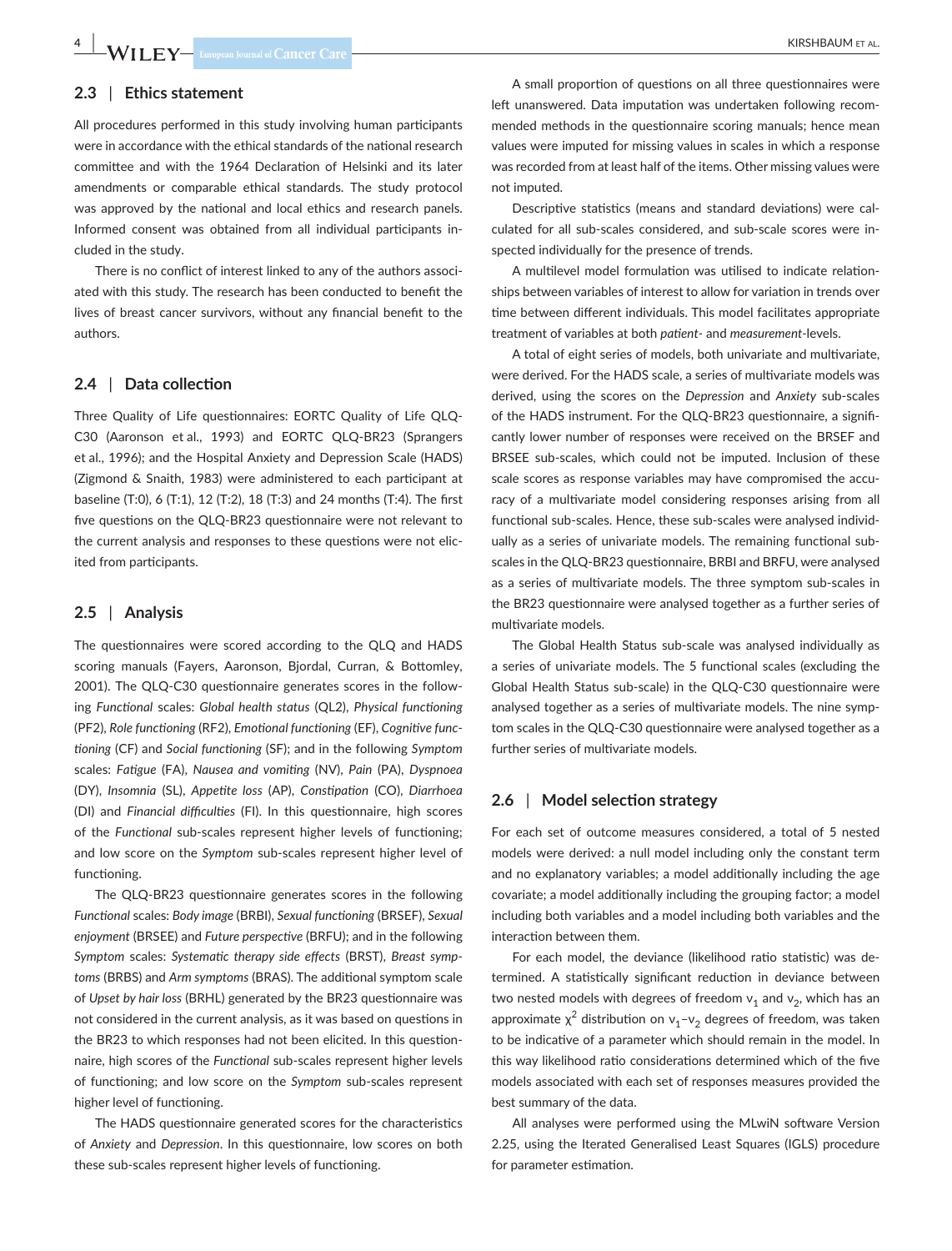# **3** | **RESULTS**

#### **3.1** | **Descriptive summary of data**

One hundred and twelve women aged 29.6–85.9 years at baseline (T:0) recovering from breast cancer were recruited to the study. Fiftysix participants were randomised to the control group and 56 to the intervention group. One participant failed to complete baseline data after recruitment. A further 29 individuals were lost to follow-up between baseline and 24 months; hence, a full set of follow-up data was received from 82 patients (73%).

The mean age of patients in the control group at baseline was 60.5 years (*SD* = 9.79 years); the mean age of patients in the intervention group at baseline was 60.7 years (*SD* = 10.86 years). Means and standard deviations of transformed scores obtained on all sub-scales of all three questionnaires at baseline and 6, 12, 18 and 24 months are given in Tables 1–3 below.

No obvious time-dependent trends were observed in either of the HADS sub-scales. Scores recorded in the control group were slightly higher on the *Depression* sub-scale than those recorded in the intervention group at most time-points, indicating higher functionality in the intervention group with respect to depression. However, scores recorded in the control group were slightly lower on the *Anxiety* subscale than those recorded in the intervention group at all time-points, indicating higher functionality in the control group with respect to anxiety. In both cases, the relative month-by-month change, and the difference between groups, was small compared with within-patient variability.

Variability remained approximately constant in both scales across the 24-month period. Considering the 24-month period as a whole, functionality declines slightly in both sub-scales, in both control and intervention groups.

No obvious time-dependent trends were observed in any of the QLQ-BR23 sub-scales, with the exception of the BRBS sub-scale, in which a monotonic downward trend (corresponding to continuously improving functioning) was shown in both the control and intervention groups. Other groups appeared approximately static, with the BRSEE scale scores in the control group being completely static. However, in the intervention group this sub-scale showed a fall of 16.7 percentage points over 24 months.

Variability remained approximately constant in all scales across the 24-month period. Considering the 24-month period as a whole, improved functionality compared with baseline values was recorded in approximately half of the functional and symptom sub-scales considered, in both control and intervention groups.

No obvious time-dependent trends were observed in any of the QLQ-C30 sub-scales. Some sub-scales, such as the DY, AP and CO sub-scales exhibited a degree of oscillation in either or both groups. Other sub-scales appeared to be fairly static over time, with only the FI sub-scale in the intervention group behaving monotonically. However, the existence of one monotonic sub-scale in a data set of this size would be expected even under the hypothesis of no timedependent trends.

Variability remained approximately constant in all scales across the 24-month period. Considering the 24-month period as a whole, improved functionality compared with baseline values was recorded in just over half of the functional and symptom sub-scales considered, in both control and intervention groups.

#### **3.2** | **Model selection**

Changes in likelihood ratio statistics, plus the assessment of significance of the change in these statistics between models, indicated that a model which best describes the Depression and Anxiety sub-scales of the HADS questionnaire; the BRBI, BRFU, BRSEF, BRST, BRBS and BRAS sub-scales of the QLQ-BR23 questionnaire; and PF2, RF2, EF, CF and SF sub-scales of the QLQ-C30 questionnaire, would include an age factor but not a grouping factor. Such a model cast in a multilevel context is given by the expression

$$
y_{jk} = \beta_{0jk} + \beta_1 x_{1jk}
$$

where  $y_{jk}$  is the score obtained by the  $k^{\text{th}}$  patient on the  $j^{\text{th}}$  measurement occasion; β<sub>0*jk*</sub> is a constant including random terms at the *patient* and *measurement-*levels; and *x*1*jk* is the age of the *kth* patient at the *<sup>j</sup> th* measurement occasion.

Neither age nor group were found to significantly improve goodness-of-fit in a model which best describes the BRSEE sub-scale of the QLQ-BR23 questionnaire; and the G1 sub-scale of the QLQ-C30 questionnaire. Such a model cast in a multilevel context is given by the expression

#### $y_{ik} = \beta_{0ik}$

where  $y_{jk}$  and  $β_{0jk}$  are defined as above.

Both age and group, plus the interaction between them, were found to significantly improve goodness-of-fit in a model which best describes the FA, NV, PA, DY, SL, AP, CO, DI and FI sub-scales of the

#### TABLE 1 HADS questionnaire sub-scale scores (mean [*SD*]): control and intervention groups

|                         | Control group   |                           |                                                     |             |             | Intervention group |                         |                           |                         |             |
|-------------------------|-----------------|---------------------------|-----------------------------------------------------|-------------|-------------|--------------------|-------------------------|---------------------------|-------------------------|-------------|
| Sub-scale               | <b>Baseline</b> | months                    | 12<br>months                                        | 18 months   | 24 months   | <b>Baseline</b>    | months                  | 12<br>months              | 18 months               | 24 months   |
| Depression <sup>d</sup> |                 |                           | $3.53(3.45)$ $3.58(3.70)$ $3.59(4.03)$ $3.46(3.18)$ |             | 3.94 (4.12) | 3.19 (2.72)        | 2.99 (2.89) 3.44 (3.09) |                           | 3.73 (3.39) 3.71 (3.24) |             |
| Anxietv <sup>a</sup>    |                 | $5.71(4.43)$ $5.53(4.12)$ | 5.47 (4.80)                                         | 5.83 (4.52) | 5.74 (5.00) | 6.59(3.42)         |                         | $6.39(4.05)$ $6.32(3.72)$ | 7.01 (4.21)             | 7.00 (4.60) |

<sup>a</sup>A low score on this sub-scale represents a higher level of functioning.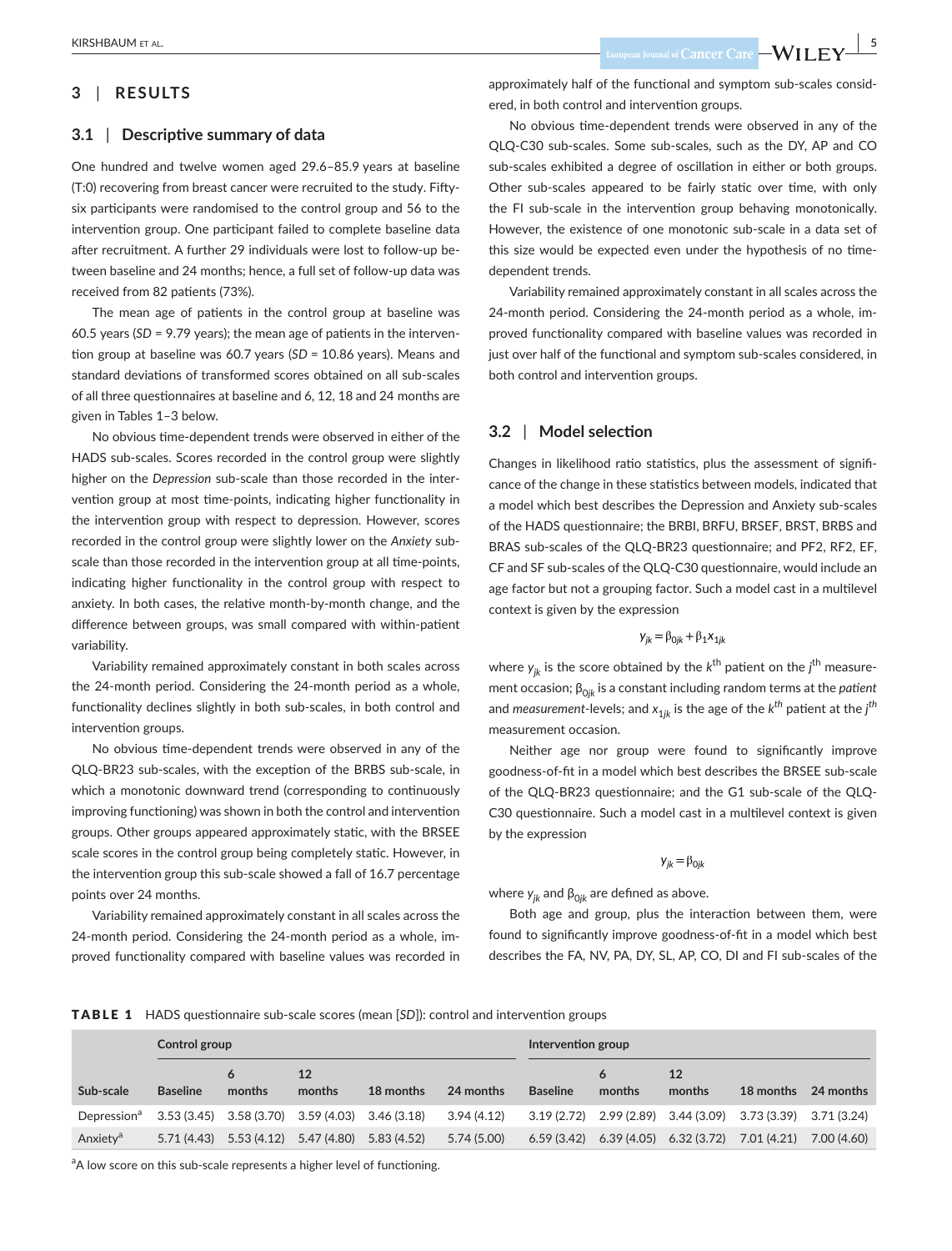**Control group** 

**Sub-**

**6 |**  KIRSHBAUM et al.

TABLE 2 QLQ-BR23 questionnaire sub-

| ub-scale scores (mean [SD]): control and intervention groups ( |              |              |                 |        |              |              |              |  |  |  |
|----------------------------------------------------------------|--------------|--------------|-----------------|--------|--------------|--------------|--------------|--|--|--|
| Intervention group                                             |              |              |                 |        |              |              |              |  |  |  |
| nths                                                           | 18<br>months | 24<br>months | <b>Raseline</b> | months | 12<br>months | 18<br>months | 24<br>months |  |  |  |

| Sub-<br>scale             | <b>Baseline</b> | months      | 12<br>months | 18<br>months | 24<br>months | <b>Baseline</b> | months      | 12<br>months | 18<br>months | 24<br>months |
|---------------------------|-----------------|-------------|--------------|--------------|--------------|-----------------|-------------|--------------|--------------|--------------|
| <b>BRBI</b> <sup>a</sup>  | 75.7 (28.6)     | 73.8 (31.2) | 77.0 (30.3)  | 79.0 (27.2)  | 80.4 (26.2)  | 78.7 (21.1)     | 82.0 (16.7) | 80.5 (20.9)  | 82.0 (20.3)  | 79.4 (25.9)  |
| <b>BRSEF</b> <sup>a</sup> | 27.6(29.0)      | 23.0(23.3)  | 20.7(24.7)   | 20.1(22.0)   | 18.4 (23.7)  | 28.0(26.2)      | 33.3(28.5)  | 24.7 (28.9)  | 24.7 (28.9)  | 24.7(25.0)   |
| <b>BRSEE</b> <sup>a</sup> | 72.7 (25.0)     | 72.7 (25.0) | 72.7 (29.1)  | 72.7 (32.7)  | 72.7 (32.7)  | 77.8 (27.2)     | 83.3 (18.3) | 77.8 (27.2)  | 66.7(21.1)   | 61.1(25.1)   |
| <b>BRFU</b> <sup>a</sup>  | 65.7 (30.3)     | 57.4 (30.5) | 59.3 (28.9)  | 62.0(26.6)   | 58.3 (31.2)  | 61.5(24.1)      | 55.2(26.2)  | 57.3 (28.4)  | 60.4(29.9)   | 55.2(30.1)   |
| <b>BRST</b> <sup>b</sup>  | 28.9 (21.1)     | 29.6(23.5)  | 27.5 (24.6)  | 25.0 (21.5)  | 25.5(22.4)   | 26.0(22.1)      | 22.6 (16.8) | 22.4(18.7)   | 25.0 (22.2)  | 26.4 (20.7)  |
| <b>BRBS</b> <sup>b</sup>  | 20.9 (18.3)     | 16.8(18.9)  | 15.5(22.5)   | 13.4 (16.8)  | 9.3(11.2)    | 23.2(20.2)      | 17.2 (14.6) | 15.4(18.1)   | 12.6(13.7)   | 11.5(12.8)   |
| <b>BRAS</b> <sup>b</sup>  | 13.3(18.2)      | 15.4 (22.7) | 14.5(23.6)   | 11.1(16.1)   | 15.4 (20.8)  | 14.5(14.3)      | 11.8(15.9)  | 12.1(15.3)   | 10.8(15.3)   | 12.0(15.0)   |

BRAS, Arm symptoms; BRBI, Body image; BRBS, Breast symptoms; BRFU, Future perspective; BRSEE, Sexual enjoyment; BRSEF, Sexual functioning; BRST, Systematic therapy side effects.

<sup>a</sup>A high score on this sub-scale represents a higher level of functioning.

 $^{\rm b}$ A low score on this sub-scale represents a higher level of functioning.

TABLE 3 QLQ-C30 questionnaire sub-scale scores (mean [*SD*]): control and intervention groups

|                  | Control group   |             |             |             |             | Intervention group |             |              |              |              |
|------------------|-----------------|-------------|-------------|-------------|-------------|--------------------|-------------|--------------|--------------|--------------|
| Sub-<br>scale    | <b>Baseline</b> | 6 months    | 12 months   | 18 months   | 24 months   | <b>Baseline</b>    | 6 months    | 12<br>months | 18<br>months | 24<br>months |
| QL2 <sup>a</sup> | 72.9 (18.8)     | 71.4 (22.4) | 75.0 (20.3) | 71.4 (24.8) | 75.0 (19.8) | 70.7 (18.1)        | 74.2 (16.7) | 69.4 (21.5)  | 70.7 (24.0)  | 69.9 (20.5)  |
| PF2 <sup>a</sup> | 86.1 (14.0)     | 85.4 (17.1) | 87.2 (13.0) | 86.3 (14.7) | 86.1 (15.3) | 86.5 (17.5)        | 86.5 (17.0) | 84.7 (17.9)  | 85.7 (20.7)  | 86.7 (19.3)  |
| RF2 <sup>a</sup> | 78.2 (27.6)     | 82.4 (29.3) | 83.8 (23.4) | 81.5 (28.7) | 85.6 (23.6) | 75.6 (25.8)        | 88.9 (16.0) | 79.4 (21.3)  | 83.9 (25.3)  | 82.2 (22.7)  |
| EF <sup>a</sup>  | 77.9 (17.7)     | 78.8 (24.2) | 78.3 (25.6) | 78.8 (22.5) | 75.4 (27.4) | 75.8 (17.9)        | 76.1 (20.4) | 77.5 (24.4)  | 75.5 (22.4)  | 75.3 (24.8)  |
| CF <sup>a</sup>  | 79.5 (24.9)     | 76.5 (28.5) | 79.1 (27.0) | 80.3 (20.9) | 80.3 (24.4) | 78.5 (20.3)        | 79.6 (20.1) | 76.9 (19.6)  | 78.0 (17.9)  | 76.9 (21.4)  |
| SF <sup>a</sup>  | 82.9 (22.5)     | 84.6 (23.4) | 85.0 (22.6) | 87.6 (20.1) | 85.5 (21.7) | 79.6 (23.8)        | 90.9 (14.8) | 86.6 (21.3)  | 88.7 (20.8)  | 86.6 (20.8)  |
| $FA^b$           | 30.9(26.9)      | 32.1(26.8)  | 29.3 (30.1) | 28.7 (29.4) | 30.2(26.9)  | 33.0(17.2)         | 26.4(18.9)  | 25.7 (23.4)  | 27.2 (24.9)  | 27.2(24.6)   |
| NV <sup>b</sup>  | 3.8(8.1)        | 6.4(14.1)   | 2.6(8.1)    | 7.7(18.3)   | 5.6(12.9)   | 4.4(8.9)           | 3.3. (9.2)  | 5.0(9.9)     | 8.9(15.0)    | 7.8(16.2)    |
| $PA^b$           | 18.8 (28.1)     | 20.1(25.1)  | 20.1 (29.4) | 23.1(28.5)  | 17.9 (27.4) | 22.7 (21.6)        | 18.2 (16.3) | 20.2(25.3)   | 19.7 (23.0)  | 15.7 (20.8)  |
| $DY^b$           | 16.7(27.0)      | 19.4 (30.2) | 9.3(17.1)   | 11.1(23.9)  | 14.8 (24.5) | 12.6 (20.7)        | 14.9 (24.5) | 14.9 (22.9)  | 19.5 (26.0)  | 14.9(26.1)   |
| $SL^b$           | 34.3 (33.3)     | 32.4 (33.3) | 34.3 (34.3) | 36.1(33.2)  | 35.2 (32.8) | 34.5 (31.5)        | 27.6 (25.3) | 33.3(28.2)   | 33.3 (28.2)  | 32.2(28.8)   |
| AP <sup>b</sup>  | 9.9(17.3)       | 5.4(12.5)   | 6.3(13.3)   | 8.1(19.9)   | 7.2(13.9)   | 6.7(16.1)          | 10.0(21.7)  | 7.8(18.9)    | 11.1(22.0)   | 5.6(19.7)    |
| CO <sup>b</sup>  | 14.5(26.3)      | 8.5(23.8)   | 9.4(25.3)   | 11.1(27.9)  | 12.8(26.1)  | 17.2 (26.2)        | 9.2(17.6)   | 14.9 (26.1)  | 23.0 (33.5)  | 18.4 (30.3)  |
| DI <sup>b</sup>  | 7.2(16.0)       | 8.1(16.5)   | 9.9(22.0)   | 7.2(13.9)   | 10.8(19.3)  | 6.7(16.1)          | 8.9(15.0)   | 7.8(18.9)    | 4.4(11.5)    | 6.7(16.1)    |
| Fl <sup>b</sup>  | 10.3(25.5)      | 12.0(25.9)  | 7.7(23.5)   | 11.1(25.7)  | 10.3(27.7)  | 13.8 (26.0)        | 9.2(26.6)   | 6.9(22.5)    | 6.9(22.5)    | 5.7(21.9)    |

AP, Appetite loss; CF, Cognitive functioning; CO, Constipation; DI, Diarrhoea; DY, Dyspnoea; EF, Emotional functioning; FA, Fatigue; FI, Financial difficulties; NV, Nausea and vomiting; PA, Pain; PH2, Physical functioning; RF2, Role functioning; SF, Social functioning; SL, Insomnia; QL2, Global health status. <sup>a</sup>A high score on this sub-scale represents a higher level of functioning.

 $^{\rm b}$ A low score on this sub-scale represents a higher level of functioning.

QLQ-C30 questionnaire. Such a model cast in a multilevel context is given by the expression

#### $y_{jk} = \beta_{0jk} + \beta_1 x_{1jk} + \beta_2 x_{2k} + \beta_{12} x_{1jk} x_{2k}$

where  $y_{jk}$ ,  $\beta_{0jk}$ ,  $x_{1jk}$  are defined as above;  $x_{2jk}$  is the group of the  $k^{th}$ patient at the *j th* measurement occasion (*patient*-level variable); and  $x_{1ikx2k}$  is the age group interaction.

Age appears in 22 models and aftercare group in nine models. Significance levels of 0.00233 for age; and 0.00568 for group corresponded to familywise error rates of 5% in both cases. Under these criteria, age is statistically significant with respect to the BRSEF, BRFU and BRST sub-scales of the QLQ-BR23 questionnaire; and the PF2 sub-scale of the QLQ-C30 questionnaire. At best estimate, an increase in age of 1 year is associated with: a reduction of 1.01 points on the BRSEF sub-scale; an increase of 0.66 points on the BRFU sub-scale; a reduction of 0.68 points on the BRST sub-scale and a reduction of 0.42 points on the PF2 sub-scale.

The aftercare group as a main effect was not statistically significant with respect to any sub-scale in which the age·group interaction was not included in the final model. The age·group interaction was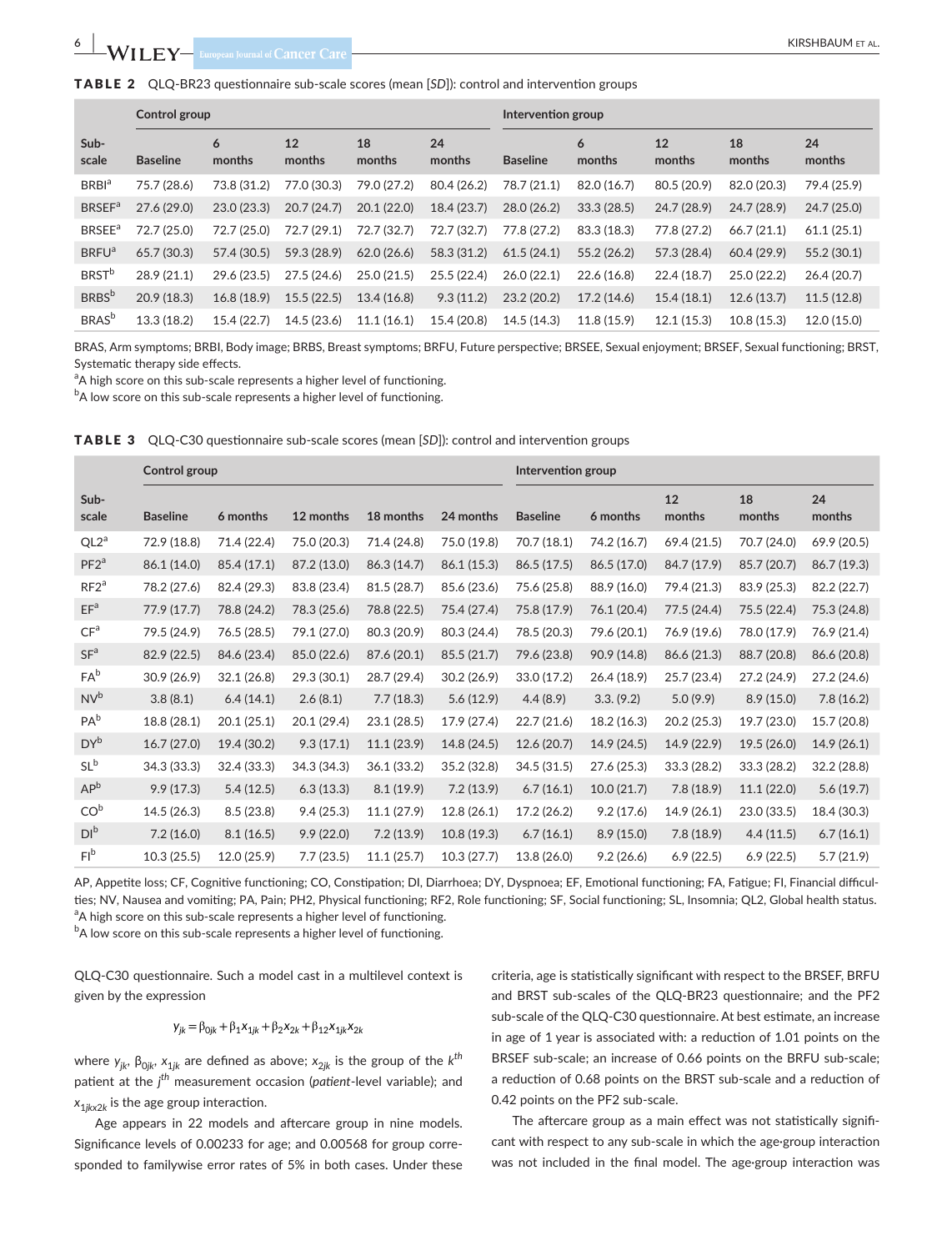**Example 2018** Excopean Journal of Cancer Care  $\frac{1}{2}$  **Cancer Care** 

statistically significant with respect to the DI sub-scale of the QLQ-C30 questionnaire.

For all outcome measures except the NV and DI sub-scales of the QLQ-C30 questionnaire, the majority of model variance calculated using the variance partition coefficient occurred at the patient level, with relatively low variation in scores obtained from the same patient on different measurement occasions. These sub-scales were both associated with very low scores, indicating high functionality. However, there is a factor of at least two separating the mean scores on these sub-scales recorded at different months.

#### **4** | **DISCUSSION**

In general, the scores recorded in both groups (Tables 1–3) indicated a study population who were generally in good health. Even at baseline, at which point it might be expected scores to be at a low point, all the functional scales on the C30 questionnaire, plus the BRBI, BRSEE and BRFU functional scales on the BR23, were all scored at 65% or above. All symptom scores were below 25% at baseline and the scores on some sub-scales (DI, AP, NV) were below 10%. Baseline depression rates were quite low (mean score of 3.6 of 14), but baseline anxiety levels had a mean score of 6.4 out of 14. No significant improvement over 2 years from the baseline measurement was recorded in most scales (Tables 1–3).

A descriptive assessment of the performance of the intervention group versus the control group did not necessarily imply that each scale is of equal merit, which may not be the case. For example, it may be more important to show better improvement on, say, global health than on a scale such as appetite loss.

A clear finding of the results was that very few time-dependent trends were observed. Quality of life scores did not change significantly over the 24-month follow-up period. The sole time-dependent trend, exhibited in both groups by the *Breast Symptoms* sub-scale (Table 1) was not unexpected, considering that the sample comprised patients recovering from breast cancer. Furthermore, such an event was not statistically unlikely: for 24 such sequences in each of two groups, the probability of two or more monotonic sequences is 0.191 under a null hypothesis of no time-related component.

A notable strength of this longitudinal study was the high retention rate, with 82 of 112 patients (73%) followed-up for the full 2-year study period. However, those in better health may have been more likely to be lost to follow-up at an early stage, possibly because they wished to forget about their experience of cancer and move on with their lives. A comparison of responses from patients who were subsequently lost to follow-up and those who remained on the study until the end of the follow-up period did not reveal any obvious systematic differences in responses on any sub-scale.

In general, the majority of responses received were valid, and little imputation was required. The response rate of questions on the BRSEF and BRSEE sub-scales was lower than on other questions, possibly being due to the perception that these questions were eliciting private information or information irrelevant to the monitoring of recovery from breast cancer. A small number of respondents provided unsolicited comments on these sections of their questionnaires to that effect.

One limitation of the study was that demographic, social and comorbidity factors were not recorded on the participants, other than age; although effective randomisation of a sample size of 112 should remove or reduce the potential for imbalances across groups. However, some unsolicited comments provided by respondents on their questionnaires suggested a belief that their responses were due wholly or partly to causes other than breast cancer. For example, a patient in her 80 s reported fatigue, making an association with her age. Another patient noted that she was an arthritis sufferer and the progress of this ailment was affecting her well-being to a greater extent than the previous episode of breast cancer. Another participant recorded low overall quality life scores and noted that she had recently suffered a family bereavement. It is accepted that the internal validity of this study may have been limited by the presence of such generally unrecorded factors.

Patient age has been found to be a far more important predictor of sub-scale scores than the assigned aftercare group. Age appeared as a main effect or as part of an interaction in all models with the exception of models using the GF1 and BRSEE outcome measures. The significant interaction on the DI sub-scale implies that the effect of aftercare group was different for patients of different ages. Among younger patients, those in the control group had higher functionality, whereas among older patients, those in the intervention group had higher functionality.

There is no evidence that people who have had early breast cancer are disadvantaged by the open access, supportive care model in terms of quality of life experienced by patients using a variety of quality of life indicators. The innovative model for follow-up was evaluated and demonstrated as a feasible alternative to hospital-based follow-up, which has the added advantage of not having to attend a clinic that may reinforce unnecessary worry of recurrence by low-risk patients. The pressures in the clinics today are enormous and continue to increase with all new patient referrals. People who have secondary disease are living longer due to improved treatments and require regular clinic appointments, which add to the demand. The open access supportive care model may be viewed as radical in some circles; however, this study presents a reasonable case for implementing this approach. The results from the pilot study confirmed that this was a robust programme of education, fulfilling patients' needs at this point and in the future. Evaluation confirmed that the women were confident with their own knowledge and understanding of diagnosis and treatments and the potential risks to themselves. They needed to be confident of self-care, assessment of themselves and in knowing which health care professional should be contacted. Furthermore, the clinicians fully supported the course as an acceptable substitute to clinic attendance recognising that they cannot provide the same level of support and education in a brief clinic visit.

# **5** | **CONCLUSION**

Our innovative open access model for follow-up was evaluated and demonstrated to be a feasible and acceptable alternative to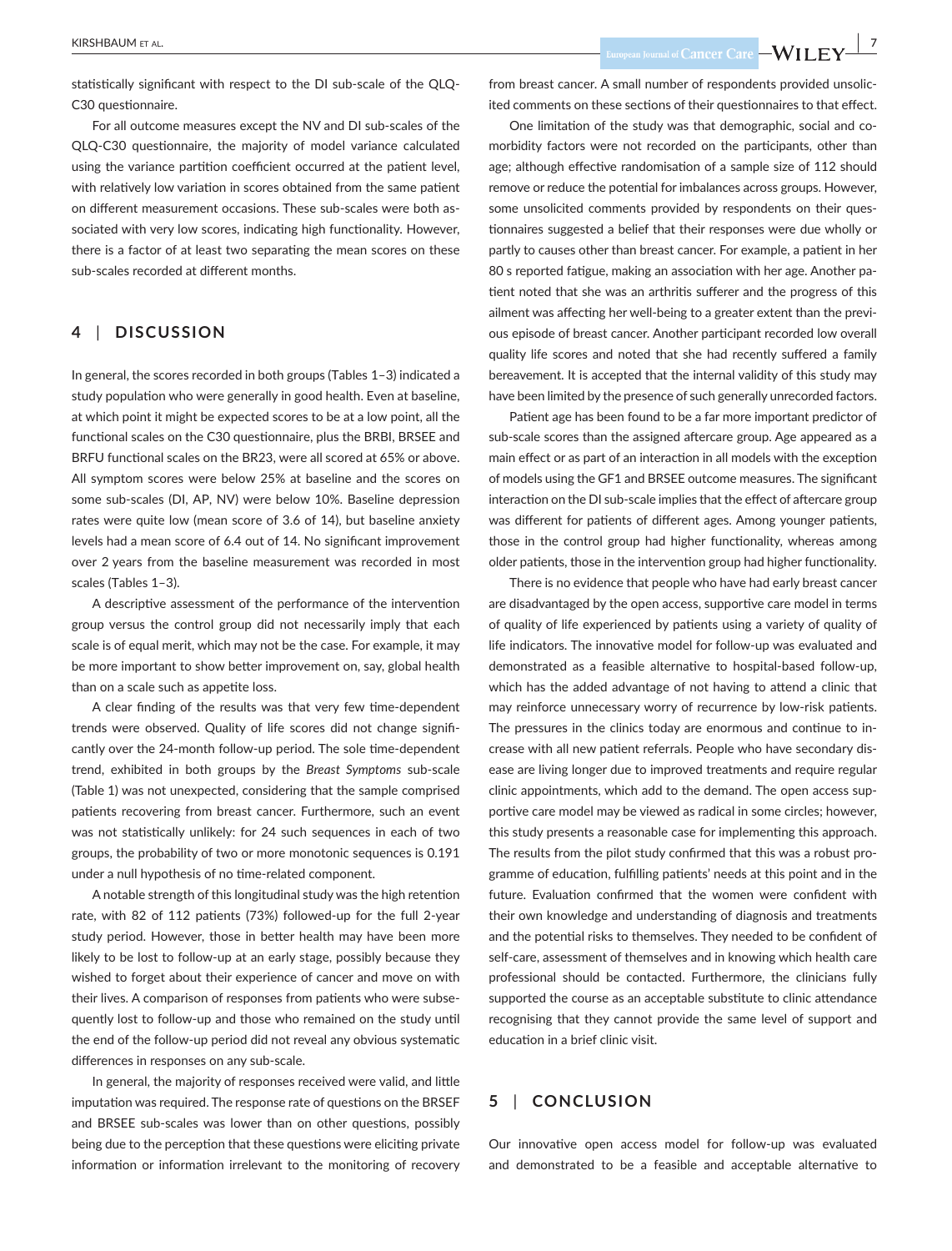# **8 |**  KIRSHBAUM et al.

routinised hospital-based follow-up; it is now embedded in practice in the UK through the charity Breast Cancer Care. Our work adds to the evidence for stratified follow-up for low-risk cancer patients, which includes open access to breast care nurses and patient selfmanagement education for patients. Patient initiated access to care removed the necessity to attend a hospital-based clinic potentially increasing NHS efficiencies and reducing patient's unnecessary anxiety about recurrence and facilitating better recovery. Stratified follow-up pathways based person-centred approaches and holistic supportive and wellness care models now form part of the NHS cancer strategy (NCSI, 2013; NICE, 2002) and can be viewed as a safe, preferable way forward.

#### **ACKNOWLEDGMENTS**

We would like to acknowledge the support of Carol Ferguson, Network Manager, NHS England, South Yorkshire and Bassetlaw, UK. Funding was obtained from the Yorkshire Cancer Network and Breast Cancer Care and supported with overheads and personnel resources contributed by the University of Bradford, Huddersfield University, the Calderdale and Huddersfield NHS Trust.

#### **REFERENCES**

- Aaronson, N. K., Ahmedzai, S., Bergman, B., Bullinger, M., Cull, A., Duez, N. J., … & Takeda, F. (1993). The European Organisation for Research and Treatment of Cancer QLQ-C30: A quality of life instrument for use in international clinical trials in oncology. *Journal of the National Cancer Institute*, *85*, 365–376.
- Andersen, M. R., Bowen, D. J., Morea, J., Stein, K. D., & Baker, F. (2009). Involvement in decision –making and breast cancer survivor quality of life. *Health Psychology*, *28*, 29–37.
- Andersen, M. R., & Urban, N. (1999). Involvement in decision-making and breast cancer survival quality of life. *Annals of Behavioural Medicine*, *21*, 201–209.
- Armes, J., Crowe, M., Colbourne, L., Morgan, H., Murrells, T., Oakley, C., … & Richardson, A. (2009). Patients' supportive care needs beyond the end of cancer treatment: A prospective, longitudinal survey. *Journal of Clinical Oncology*, *27*, 6172–6179.
- Beaver, K., & Luker, K. (2005). Follow up in breast cancer clinics: Reassuring for patients rather detecting recurrence. *Psycho-Oncology*, *14*, 94–101.
- Breast Cancer Care (2011) Moving Forward Partnership Courses. Annual Report 2010-11. tinyurl.com/pk7y2fc
- Cheung, S., Greenway, N., Lagrod, C., Williams, L., Kearins, O., & Lawrence, G. (2009) All Breast Cancer Report: A UK analysis of all symptomatic and screen detected breast cancer diagnosed in 2006. National Cancer Intelligence Network and the West Midlands Cancer Intelligence Unit (WMCIU) NHS Cancer Screening Programme.
- Churn, M., & Kelly, V. (2001). Outpatient follow-up after treatment for early breast cancer; updated results after 5 years. *Clinical Oncology*, *13*, 187–194.
- Collins, R. F., Bekker, H. L., & Dodwell, D. J. (2004). Follow-up care of patients treated for breast cancer: A structured review. *Cancer Treatment Reviews*, *30*, 19–35.
- Cox, K., & Wilson, E. (2003). Follow up for people with cancer: Nurse led services and telephone interventions. *Journal of Advanced Nursing*, *43*, 51–61.
- Durif-Bruckert, C., Roux, P., Morelle, B. P., Mignotte, H., Faure, C., & Moumjid-Ferdjaoui, N. (2015). Shared decision-making in medical encounters regarding breast cancer treatment: The contribution of

methodological triangulation. *European Journal of Cancer Care*, *24*, 461–472.

- Elliott, J., Fallows, A., Staetsky, L., Smith, P. W. F., Foster, C. L., Maher, E. J., & Corner, J. (2011). The health and well-being of cancer survivors in the UK: Findings from a population-based survey. *British Journal of Cancer*, *105* (Suppl 1), S11–S20.
- Fallowfield, L. (2001). Participation of patients in decision about treatment for cancer: Desire for information is not the same as desire to participate in decision making. *British Medical Journal*, *323*, 1444.
- Fayers, P. M., Aaronson, N. K., Bjordal, K., Curran, D., & Bottomley, A. on behalf of EORTC Quality of Life Group. (2001). *EORTC QLQ-C30 scoring manual* (3rd edn). Brussels: European Organisation for Research and Treatment of Cancer.
- Geurts, S. M. E., de Vegt, F., Siesling, S., Flobbe, K., Aben, K. K. H., Heiden der Loo, M., … & Tjan-Heijnen, V. C. G. (2012). Pattern of follow-up care and early relapse detection in breast cancer patients. *Breast Cancer Research and Treatment*, *136*, 859–868.
- Gulliford, T., Opomu, M., Wilson, E., Hanham, I., & Epstein, R. (1997). Popularity of less frequent follow up for breast cancer in randomised study: Initial findings from the hotline study. *British Medical Journal*, *314*, 174–177.
- Harvey, P. (2009). After treatment finishes, then what? Breast Cancer Care Forum. Available from: [http://www.cancercounselling.org.uk/Peter%20](http://www.cancercounselling.org.uk/Peter%2520Harvey%2520-%2520After%2520the%2520Treatment%2520Finishes%2520then%2520What.pdf?openElement) [Harvey%20-%20After%20the%20Treatment%20Finishes%20then%20](http://www.cancercounselling.org.uk/Peter%2520Harvey%2520-%2520After%2520the%2520Treatment%2520Finishes%2520then%2520What.pdf?openElement) [What.pdf?openElement](http://www.cancercounselling.org.uk/Peter%2520Harvey%2520-%2520After%2520the%2520Treatment%2520Finishes%2520then%2520What.pdf?openElement) [Last accessed 15 Sept 2016].
- Independent Cancer Taskforce, Cancer Research UK. (2015). Achieving World-Class Cancer Outcomes, A Strategy for England 2015-2020. Available from: [https://www.cancerresearchuk.org/sites/default/](https://www.cancerresearchuk.org/sites/default/files/achieving_world-class_cancer_outcomes_-_a_strategy_for_england_2015-2020.pdf) [files/achieving\\_world-class\\_cancer\\_outcomes\\_-\\_a\\_strategy\\_for\\_en](https://www.cancerresearchuk.org/sites/default/files/achieving_world-class_cancer_outcomes_-_a_strategy_for_england_2015-2020.pdf)[gland\\_2015-2020.pdf](https://www.cancerresearchuk.org/sites/default/files/achieving_world-class_cancer_outcomes_-_a_strategy_for_england_2015-2020.pdf) [last accessed 13 Sept 2016].
- Jack, W. J., Kerr, G. R., & Kunkler, I. H. (1998). Long term follow-up after breast conservation: The Edinburgh experience. *The Breast*, *7*, 80–84.
- Khan, N. F., Mant, D., Carpenter, L., Forman, D., & Rose, P. W. (2011). Longterm health outcomes in a British cohort of breast, colorectal and prostate cancer survivors: A database study. *British Journal of Cancer*, *105*, S29–S37.
- King, N., Brooks, J., Featherstone, V., & Topping, A. (2014). *Supporting people with active and advanced disease. A rapid review of the evidence*. London: Macmillan Cancer Support.
- Koinberg, I. L., Fridlund, B., Engholm, G. B., & Holmberg, L. (2004). Nurseled follow-up on demand or by a physician after breast cancer surgery: A randomised study. *European Journal of Oncology Nursing*, *8*, 109–117.
- Montgomery, D. (2009). Locoregional relapse after breast cancer: Most relapses occur late and are not clinically detected. *Breast Journal*, *15*, 163–167.
- Moschetti, I., Cinquini, M., Lambertini, M., Levaggi, A., & Liberati, A. (2016). Follow-up strategies for women treated for early breast cancer. *Cochrane Database of Systematic Reviews*, doi: 10.1002/14651858. CD001768.pub3. [last accessed 11 Sept 2016].
- National Cancer Survivorship Initiative (NCSI), Department of Health, Macmillan Cancer Support and NHS Improvement (2010). *National cancer survivorship initiative vision*. London: DH.
- National Cancer Survivorship Initiative (NCSI), Department of Health, Macmillan Cancer Support and NHS Improvement. (2013). Innovation to implementation: Stratified pathways of care for people living with or beyond cancer, A 'how to guide'. Available from: [http://www.ncsi.org.](http://www.ncsi.org.uk/wp-content/uploads/howtoguide.pdf) [uk/wp-content/uploads/howtoguide.pdf](http://www.ncsi.org.uk/wp-content/uploads/howtoguide.pdf) [last accessed 15 Sept 2016].
- NICE (National Institute of Clinical Excellence). (2002). Guidance on Cancer services: Improving Outcomes in Breast Cancer, Manual Update. Available from: [https://www.nice.org.uk/guidance/csgbc/evidence/](https://www.nice.org.uk/guidance/csgbc/evidence/improving-outcomes-in-breast-cancer-manual-update-2) [improving-outcomes-in-breast-cancer-manual-update-2](https://www.nice.org.uk/guidance/csgbc/evidence/improving-outcomes-in-breast-cancer-manual-update-2) [last accessed 13 Sept 2016].
- NICE (National Institute for Health and Care Excellence). (2009). Early and locally advanced breast cancer: diagnosis and treatment. NICE Guidelines CG80, February 2009. Available from: [https://www.nice.](https://www.nice.org.uk/guidance/cg80/resources/early-and-locally-advanced-breast-cancer-diagnosis-and-treatment-975682170565)